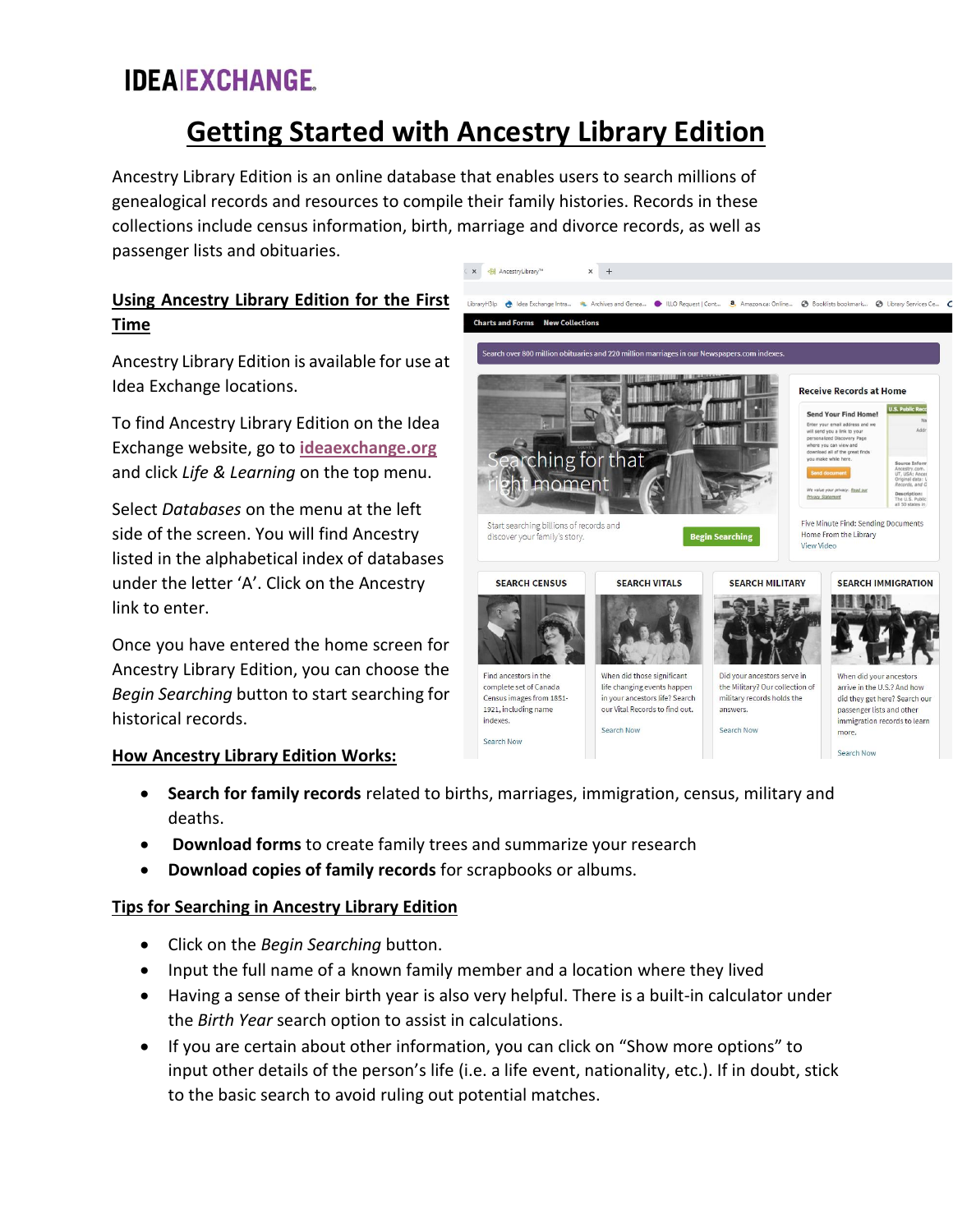- Generally, you are best to avoid selecting "Match all terms exactly" for names or "Exact" for birth years. Spellings and dates in historical records will often vary due to spelling mistakes or clerical errors. Allowing for some ambiguity in your search will prevent you from missing important connections.
- When you are ready, click the *Search* button.
- Ancestry will produce a *Results* page for you with all the records that match your search parameters. Depending on how common your ancestor's name is in the area specified, you may only have a few search results or you may return many thousands.
- Adjust the *Search Filters* on the top left side of the screen to either *Broaden* your search parameters (if you have too few results) or to make your search more *Exact* (if you have too many).
- You can also filter records by *Type*, *Location* and *Date* using the menus on the lower left side of the *Results* page.

| <b>Search Filters</b>                      |                |
|--------------------------------------------|----------------|
|                                            | Broad<br>Exact |
| John.                                      |                |
| Smith                                      |                |
| Born: 1850                                 |                |
| Any: cambridge, waterlo<br>$(\,\bullet\,)$ |                |
| Edit Search   New Search                   | <b>Update</b>  |

• Click on a record link to explore that document and discover a piece of history. The Image Viewer will show you a scanned version of the document that you can download or print for future reference.

#### **Types of Genealogical Records on Ancestry**

- **Birth records** (information on parentage, date and place of birth)
- **Immigration records** (information on origin and destinations, family connections, professions)
- **Older military enlistment records** (information on military unit, awards, date of enlistment)
- **Death records** (information on cause of death, time and place of death, next-of-kin)
- **Obituaries** (biographical details, family connections, profession, etc.)
- **Older parish and school records** (christenings, graduations, marriages, etc.)
- **Older census records** (members of household, address, ages, professions)
- **Older tax, wills and land records** (land ownership, property, location, next-of-kin)
- **Burial and gravesite information** (where a gravestone is located, name and dates)

Some types of records are not available on Ancestry's database, usually because they are: **A)** too private in nature to be shared with the general public at this time, **B)** they are administered by a specific public agency with a reason for maintaining confidentiality with individuals or families (for example, Veterans Affairs or Indigenous and Northern Affairs), or **C)** they are held in private or non-digitized collections and not accessible to the database at this time.

Currently, the Ancestry database has its most substantial records coverage in the 19th and 20th centuries in North America, the United Kingdom, the British Commonwealth, and Europe. There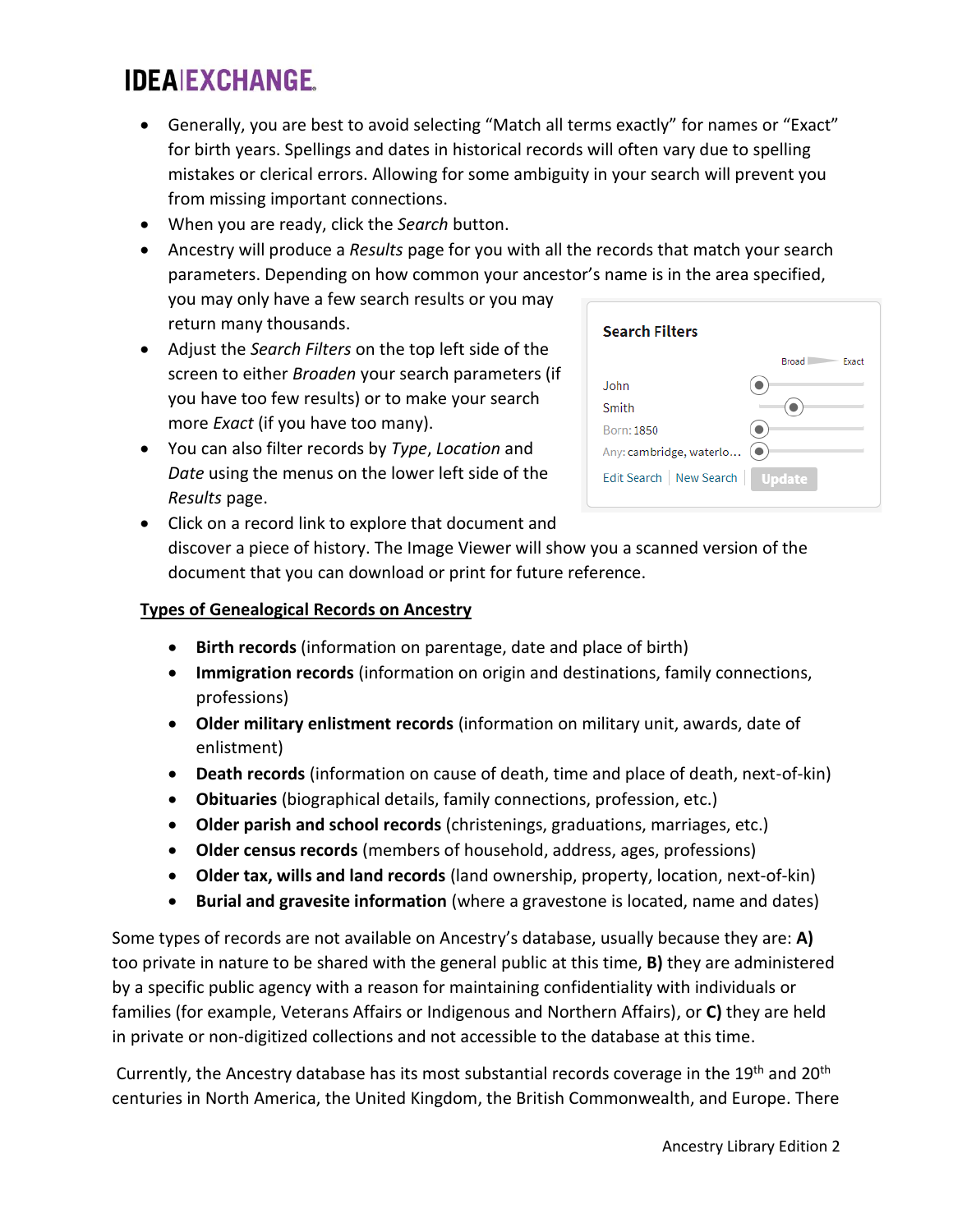are smaller collections available from South America, Africa, Oceania and Asia, which they are trying to expand as more content becomes publicly available.

#### **Frequently Asked Questions**

#### • **How do I save an image or document from the database?**

From within the *Image Viewer*, you may:

*Save an image (and its accompanying record information) to your Discoveries Page.* Click the orange *Save* button in the top right corner of the Image Viewer and select "Send image home." In the window that appears, enter your email address and click the orange "Send email" button to add this item to your *Discoveries* Page and receive an email with a durable URL.

*Save an image to a USB memory drive.* Insert the drive into an accessible USB port on the computer, click the orange *Save* button in the top right corner of the Image Viewer, and select "Save to this computer." In the window that appears, select your USB memory device and the image will be saved as a .JPG file.



### • **How do I print an image or document from the database?**

When viewing an image in the Image Viewer that you wish to print, click the *Tools icon* on the right side of the screen display. Select *Print*, then choose your preferences in the *Print Options* menu. Click *Continue* to begin printing. Note the highlighted recommendation regarding page layout/orientation (Portrait or Landscape) and change the pages settings for your printer accordingly to get the best possible printout.